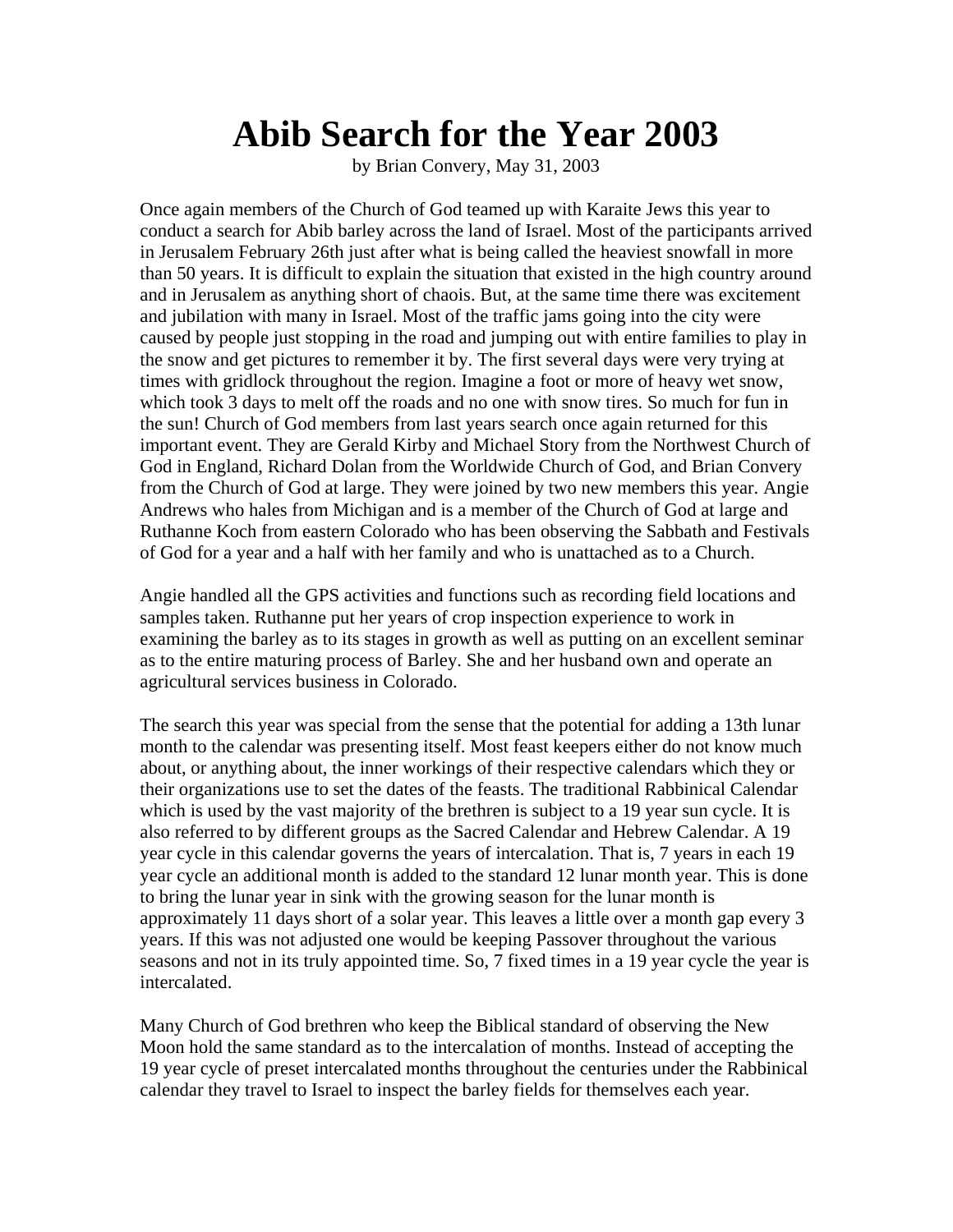The month of Abib or the first month of the year  $(Ex. 12:2; 13:4)$  is the name given to a particular stage in the development of the barley crop. This was done because the barley must be mature enough by the middle of the first month so that it can be used for the Wave Sheaf offering on the Sunday during the Feast of Unleavened Bread (Lev. 23:10- 11) and thus start the seven weeks of harvest unto Pentecost (Duet.16:9). Most brethren have some knowledge of these events and there meaning to the plan of Salvation.

As a result of this years search it was very clear that 99% of the wild barley crop was 3-5 weeks away from being Abib by the minimum standards which can be used for a grain offering (Lev. 2:14). That means that a 13th lunar month was added (Adair II). This places all the various calendars used by the brethren in the same month this year as to keeping the festivals (to the best of our knowledge). By the observed calendar however the new year will start on April 4th for the New Moon will not be able to be seen, **in Jerusalem,** until after sunset on April 3rd. Those who follow the Rabbinical Calendar rules will be keeping April 3rd itself as the start of the month of Abib. This is actually not the new year for the Rabbinical Calendar for it designates the start of the 7th month as the new year and counts backwards from there to determine the first month. Many readers may be wondering why this exists for many families keep different calendars within a particular household as well as in a group. Simply explained, the Rabbinical Calendar has what is called a postponement this fall. It takes place at the Feast of Trumpets. That is the only festival that starts on the same day as the New Moon or the first day of the month. This year that day falls on a Sunday. Rabbinical rules will not allow that to happen for that would make the last day of the Feast of Tabernacles fall on a weekly Sabbath. This cannot happen for the Rabbis have a tradition of taking down their booths on the last day and if it falls on a Sabbath they cannot do so. Thus they move the date of Trumpets backwards one day and keep it on the last day of the 6th month. What this does now is it moves the start of the first month back one day. To determine the first day of the first month they count backwards 177days. Then they count 14 days to determine their Passover. If the postponement rule was not invoked it would be keeping the very same day as those who depend on the rules of observation. This places all the festival dates one day apart this year except for Pentecost which will be kept by most brethren on June 8th. I say most for the Rabbinical Calendar rules actually state that Pentecost should be kept on Sivan 6 (3rd month). Most organizations do not follow this rule however. In conducting the search this year many regions of Israel were inspected. They included the Jordan Valley, Judean Hills, Galilee, Beth Shean Valley, and the historic lands of Israel under the control of the Jordanian Government. Information gained will assist in the efforts in the years to come.

Gerald Kirby and Michael Storey have remained in Israel until the end of March. They have been filming a documentary about the Abib search and its historical roots in the land of Israel. Many important sites and textual sources have been incorporated into the film as well as interviews. Once the film is ready for distribution, brethren will be notified by postings on the internet as well as in publications such as the Journal.